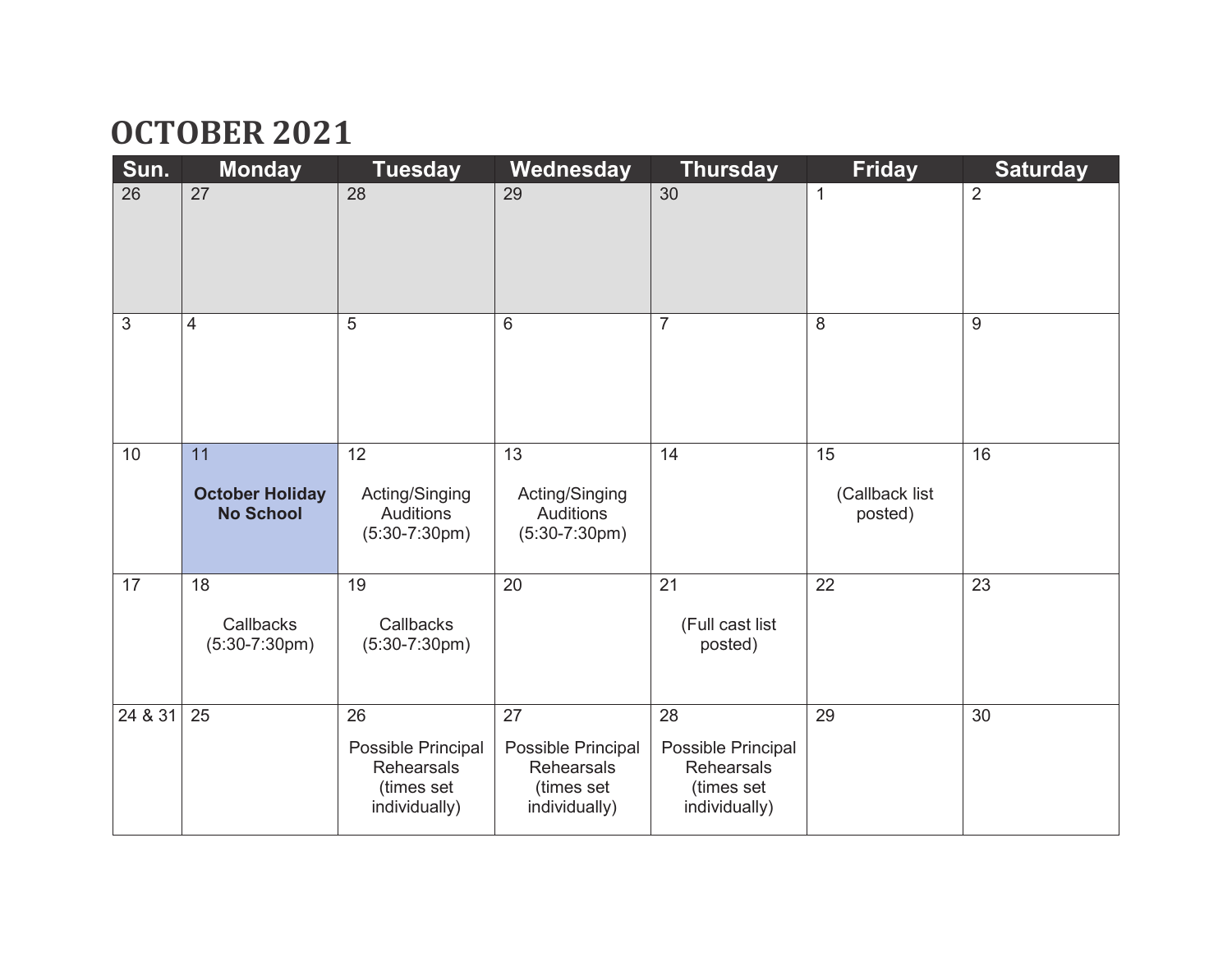## **NOVEMBER 2021**

| Sun.           | <b>Monday</b>                             | <b>Tuesday</b>                                                      | Wednesday                                                                                      | <b>Thursday</b>                                                                                                                      | <b>Friday</b>                                                           | <b>Saturday</b> |
|----------------|-------------------------------------------|---------------------------------------------------------------------|------------------------------------------------------------------------------------------------|--------------------------------------------------------------------------------------------------------------------------------------|-------------------------------------------------------------------------|-----------------|
| 31             | $\mathbf{1}$                              | $\overline{2}$                                                      | 3                                                                                              | $\overline{4}$                                                                                                                       | 5                                                                       | 6               |
| $\overline{7}$ | 8                                         | 9<br><b>Possible Chorus</b><br>Rehearsal                            | 10<br><b>Possible Chorus</b><br>Rehearsal                                                      | 11<br>Possible Chorus<br>Rehearsal                                                                                                   | 12<br>Possible Chorus<br>Rehearsal                                      | 13              |
| 14             | 15                                        | 16<br>Possible Principal<br>Rehearsal                               | Theatre:<br>17.<br><b>GONE for</b><br><b>THESPIAN</b><br><b>FESTIVAL</b><br>Others:<br>3pm-5pm | 18. Theatre:<br><b>GONE for</b><br><b>THESPIAN</b><br><b>FESTIVAL</b><br>Others:<br>Possible rehearsal Possible rehearsal<br>3pm-5pm | 19<br>Theatre:<br><b>GONE for</b><br><b>THESPIAN</b><br><b>FESTIVAL</b> | 20              |
| 21             | 22<br><b>THANKSGIVING</b><br><b>BREAK</b> | 23<br><b>THANKSGIVING</b><br><b>BREAK</b>                           | 24<br><b>THANKSGIVING</b><br><b>BREAK</b>                                                      | 25<br><b>THANKSGIVING</b><br><b>BREAK</b>                                                                                            | 26<br><b>THANKSGIVING</b><br><b>BREAK</b>                               | 27              |
| 28             | 29                                        | 30<br>Principal<br><b>Rehearsals</b><br>(times set<br>individually) | $\mathbf{1}$                                                                                   | $\overline{2}$                                                                                                                       | 3                                                                       | $\overline{4}$  |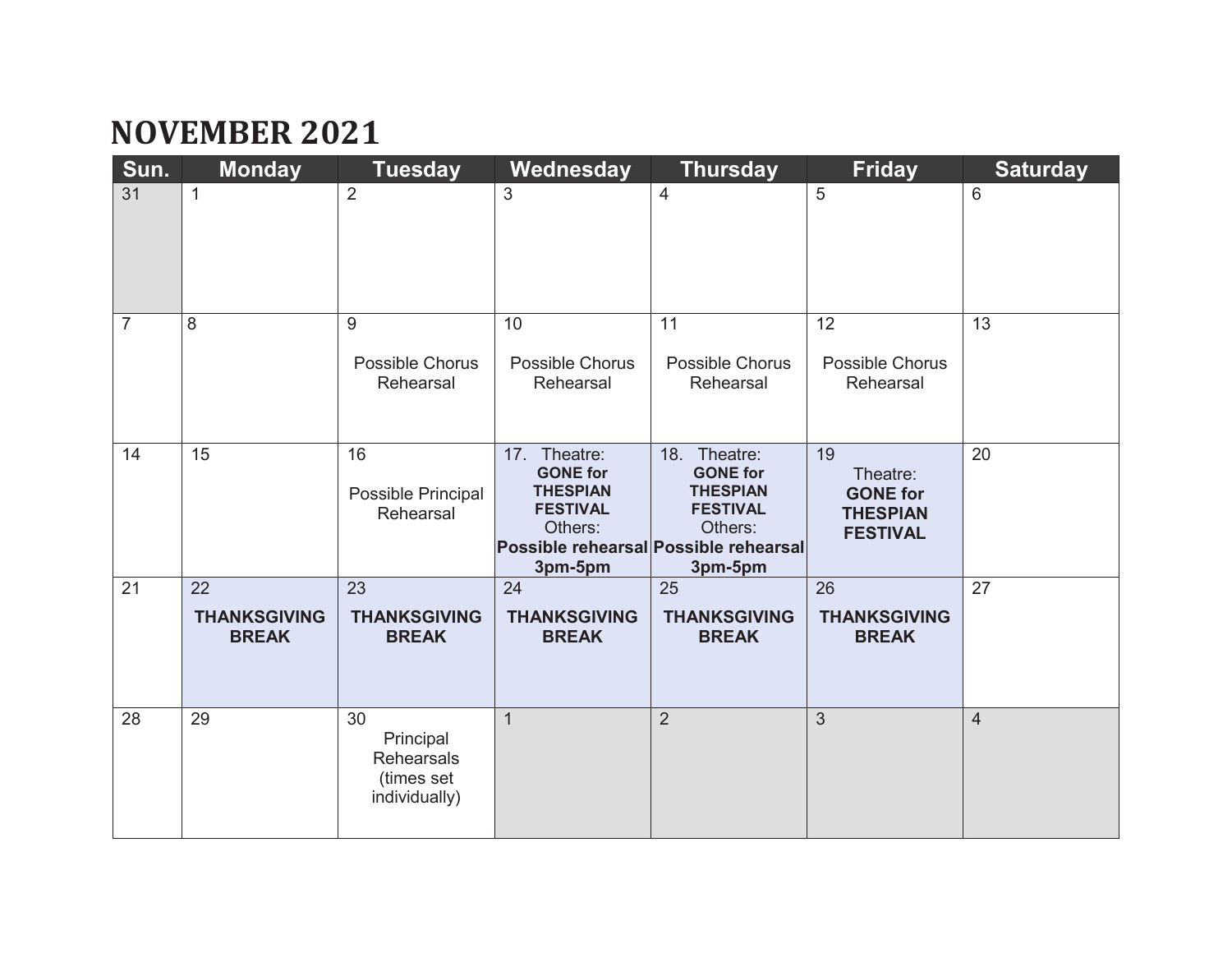## **DECEMBER 2021**

| Sun. | <b>Monday</b>                                      | <b>Tuesday</b>                                                                  | Wednesday                                                          | <b>Thursday</b>                                                                 | <b>Friday</b>                                                       | <b>Saturday</b> |
|------|----------------------------------------------------|---------------------------------------------------------------------------------|--------------------------------------------------------------------|---------------------------------------------------------------------------------|---------------------------------------------------------------------|-----------------|
| 28   | 29                                                 | 30                                                                              | Principal<br><b>Rehearsals</b><br>(times set<br>individually)      | $\overline{2}$<br>Principal<br><b>Rehearsals</b><br>(times set<br>individually) | 3<br>Principal<br><b>Rehearsals</b><br>(times set<br>individually)  | 4               |
| 5    | 6                                                  | $\overline{7}$<br>Principal<br><b>Rehearsals</b><br>(times set<br>individually) | 8<br>Principal<br><b>Rehearsals</b><br>(times set<br>individually) | 9<br>Principal<br><b>Rehearsals</b><br>(times set<br>individually)              | 10<br>Principal<br><b>Rehearsals</b><br>(times set<br>individually) | 11              |
| 12   | 13<br>Chorus<br><b>Rehearsals</b><br>3:00pm-5:00pm | 14<br><b>Chorus Musical</b><br><b>Rehearsals</b><br>3:00pm-5:00pm               | 15<br><b>Chorus Musical</b><br><b>Rehearsals</b><br>3:00pm-5:00pm  | 16<br><b>Chorus Musical</b><br><b>Rehearsals</b><br>3:00pm-5:00pm               | 17<br><b>Possible Musical</b><br><b>Rehearsals</b><br>12:00-2:00pm  | 18              |
| 19   | 20<br><b>WINTER BREAK</b>                          | 21<br><b>WINTER BREAK</b>                                                       | 22<br><b>WINTER BREAK</b>                                          | 23<br><b>WINTER BREAK</b>                                                       | 24<br><b>WINTER BREAK</b>                                           | 25              |
| 26   | 27<br><b>WINTER BREAK</b>                          | 28<br><b>WINTER BREAK</b>                                                       | 29<br><b>WINTER BREAK</b>                                          | 30<br><b>WINTER BREAK</b>                                                       | 31<br><b>WINTER BREAK</b>                                           | $\overline{1}$  |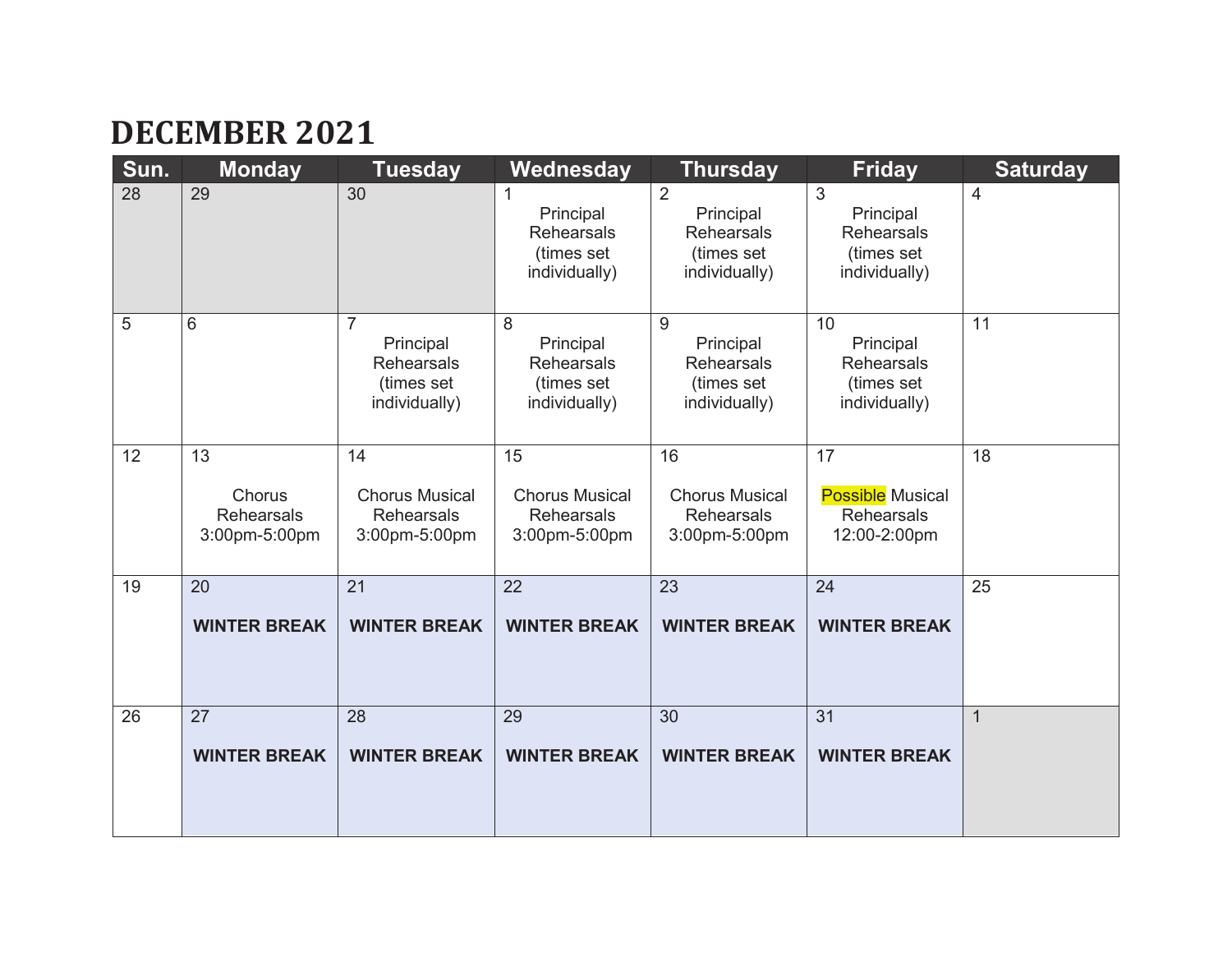# **JANUARY 2022**

| Sun.           | <b>Monday</b>                                                                                | <b>Tuesday</b>                                           | Wednesday                                                | <b>Thursday</b>                                                | <b>Friday</b>                                                               | <b>Saturday</b>                                                 |
|----------------|----------------------------------------------------------------------------------------------|----------------------------------------------------------|----------------------------------------------------------|----------------------------------------------------------------|-----------------------------------------------------------------------------|-----------------------------------------------------------------|
| $\overline{2}$ | 3<br><b>PROFESSIONAL</b><br><b>DEVELOPMENT</b><br><b>DAY</b><br>9am-4pm<br><b>Rehearsals</b> | 4<br>After-School<br><b>Rehearsals</b><br>3:00pm-5:00pm  | 5<br>After-School<br><b>Rehearsals</b><br>3:00pm-5:00pm  | 6<br><b>After School</b><br><b>Rehearsals</b><br>3:00pm-5:00pm | $\overline{7}$<br><b>After School</b><br><b>Rehearsals</b><br>3:00pm-6:00pm | 8<br><b>Rehearsals</b><br>9am-4pm                               |
| 9              | 10<br>After-School<br><b>Rehearsals</b><br>3:00pm-5:00pm                                     | 11<br>After-School<br><b>Rehearsals</b><br>3:00pm-5:00pm | 12<br>After-School<br><b>Rehearsals</b><br>3:00pm-5:00pm | 13<br>After-School<br><b>Rehearsals</b><br>3:00pm-5:00pm       | 14<br>After-School<br><b>Rehearsals</b><br>3:00pm-6:00pm                    | 15<br><b>Rehearsals</b><br>9am-4pm                              |
| 16             | 17<br><b>MLK DAY</b><br>9am-4pm<br><b>Rehearsals</b>                                         | 18<br>After-School<br><b>Rehearsals</b><br>3:00pm-5:00pm | 19<br>After-School<br><b>Rehearsals</b><br>3:00pm-5:00pm | 20<br>After-School<br><b>Rehearsals</b><br>3:00pm-5:00pm       | 21<br>After-School<br><b>Rehearsals</b><br>3:00pm-6:00pm                    | 22<br><b>Rehearsals</b><br>9am-4pm                              |
| 23             | 24<br>After-School<br><b>Rehearsals</b><br>3:00pm-5:00pm                                     | 25<br>After-School<br><b>Rehearsals</b><br>3:00pm-5:00pm | 26<br>After-School<br><b>Rehearsals</b><br>3:00pm-5:00pm | 27<br><b>Act I Technical</b><br><b>Cue-to-Cue</b>              | 28<br><b>Act II Technical</b><br><b>Cue-to-Cue</b>                          | 29<br><b>Phantom Bloody</b><br><b>Saturday</b><br>8:00am-5:00pm |
| 30             | 31<br><b>After-School Dress</b><br>Rehearsals<br>3:00pm-5:00pm                               | $\mathbf{1}$                                             | $\overline{2}$                                           | 3                                                              | $\overline{4}$                                                              | 5                                                               |